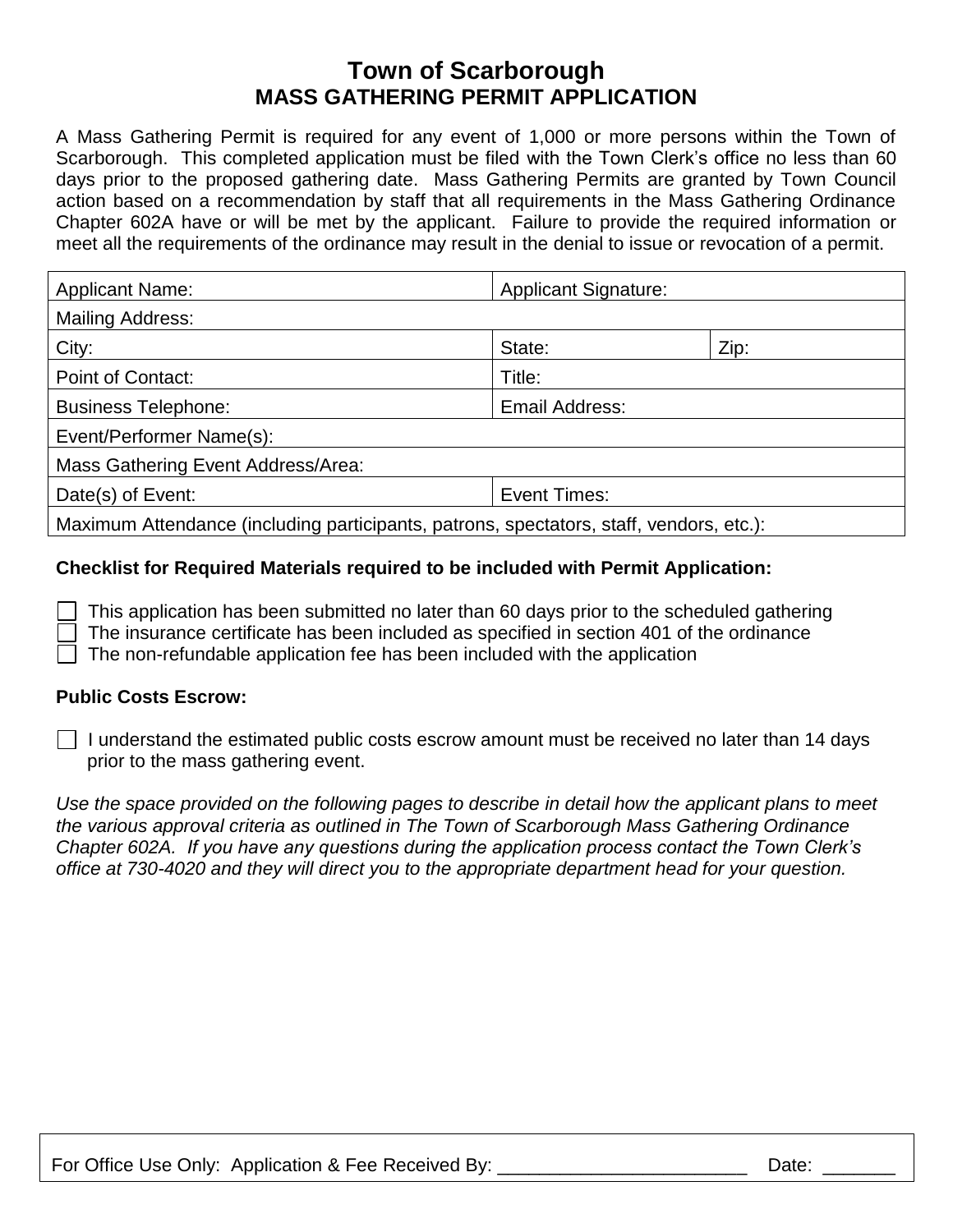| 1. Please provide a list of police, fire, and EMS contacts/references (including names & phone      |
|-----------------------------------------------------------------------------------------------------|
|                                                                                                     |
| numbers) from locations where you have hosted similar events over the past two years.               |
|                                                                                                     |
|                                                                                                     |
|                                                                                                     |
|                                                                                                     |
|                                                                                                     |
|                                                                                                     |
|                                                                                                     |
|                                                                                                     |
|                                                                                                     |
|                                                                                                     |
|                                                                                                     |
|                                                                                                     |
|                                                                                                     |
|                                                                                                     |
|                                                                                                     |
|                                                                                                     |
|                                                                                                     |
|                                                                                                     |
|                                                                                                     |
|                                                                                                     |
|                                                                                                     |
|                                                                                                     |
|                                                                                                     |
|                                                                                                     |
|                                                                                                     |
|                                                                                                     |
|                                                                                                     |
| 2. Please provide a detailed explanation/plan to deal with pedestrian and vehicular access to the   |
|                                                                                                     |
| proposed mass gathering site including signage, traffic control personnel & devices, as well as     |
|                                                                                                     |
| emergency access/egress considerations for first responders and emergency vehicles?                 |
|                                                                                                     |
|                                                                                                     |
|                                                                                                     |
|                                                                                                     |
|                                                                                                     |
|                                                                                                     |
|                                                                                                     |
|                                                                                                     |
|                                                                                                     |
|                                                                                                     |
|                                                                                                     |
|                                                                                                     |
|                                                                                                     |
|                                                                                                     |
|                                                                                                     |
|                                                                                                     |
|                                                                                                     |
|                                                                                                     |
|                                                                                                     |
|                                                                                                     |
|                                                                                                     |
|                                                                                                     |
|                                                                                                     |
|                                                                                                     |
|                                                                                                     |
|                                                                                                     |
|                                                                                                     |
|                                                                                                     |
|                                                                                                     |
|                                                                                                     |
|                                                                                                     |
|                                                                                                     |
|                                                                                                     |
|                                                                                                     |
| 3. Please provide detailed information pertaining to the mass gathering grounds including drainage, |
|                                                                                                     |
| lighting, parking, and any patron assembly areas to assure adequate space and egress locations are  |
|                                                                                                     |
| provided.                                                                                           |
|                                                                                                     |
|                                                                                                     |
|                                                                                                     |
|                                                                                                     |
|                                                                                                     |
|                                                                                                     |
|                                                                                                     |
|                                                                                                     |
|                                                                                                     |
|                                                                                                     |
|                                                                                                     |
|                                                                                                     |
|                                                                                                     |
|                                                                                                     |
|                                                                                                     |
|                                                                                                     |
|                                                                                                     |
|                                                                                                     |
|                                                                                                     |
|                                                                                                     |
|                                                                                                     |
|                                                                                                     |
|                                                                                                     |
|                                                                                                     |
|                                                                                                     |
|                                                                                                     |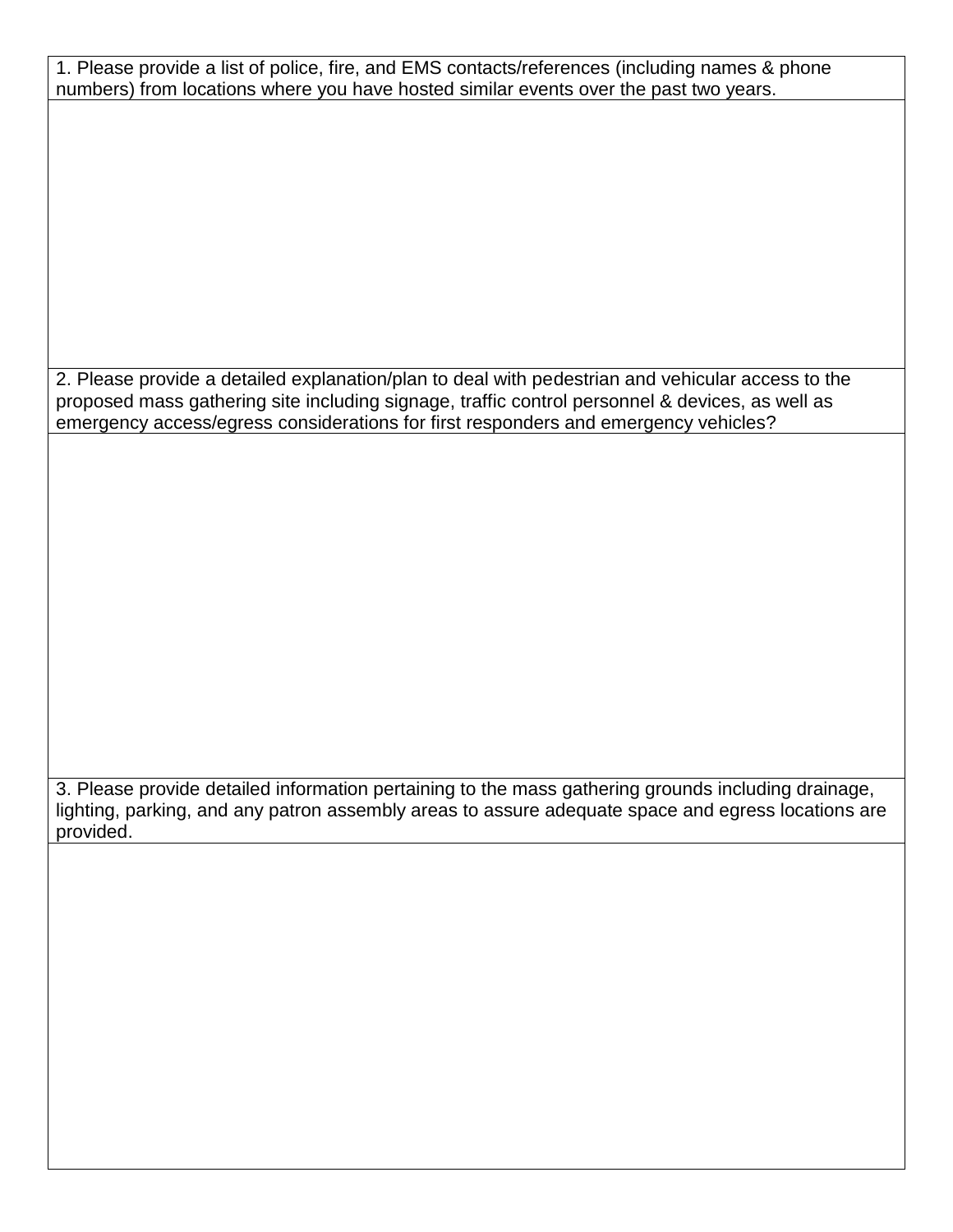| 4. Please explain how you intend to meet the potable water requirements outlined in the ordinance<br>including the availability of hot water for any food vendors to prepare food and clean their equipment. |
|--------------------------------------------------------------------------------------------------------------------------------------------------------------------------------------------------------------|
|                                                                                                                                                                                                              |
|                                                                                                                                                                                                              |
|                                                                                                                                                                                                              |
|                                                                                                                                                                                                              |
|                                                                                                                                                                                                              |
|                                                                                                                                                                                                              |
|                                                                                                                                                                                                              |
| 5. What is your sanitation plan including any contractors you will be using to meet the ordinance?                                                                                                           |
|                                                                                                                                                                                                              |
|                                                                                                                                                                                                              |
|                                                                                                                                                                                                              |
|                                                                                                                                                                                                              |
|                                                                                                                                                                                                              |
|                                                                                                                                                                                                              |
|                                                                                                                                                                                                              |
|                                                                                                                                                                                                              |
| 6. What is your plan for dealing with refuse disposal and vermin control including any contractors you<br>will be using?                                                                                     |
|                                                                                                                                                                                                              |
|                                                                                                                                                                                                              |
|                                                                                                                                                                                                              |
|                                                                                                                                                                                                              |
|                                                                                                                                                                                                              |
|                                                                                                                                                                                                              |
|                                                                                                                                                                                                              |
|                                                                                                                                                                                                              |
|                                                                                                                                                                                                              |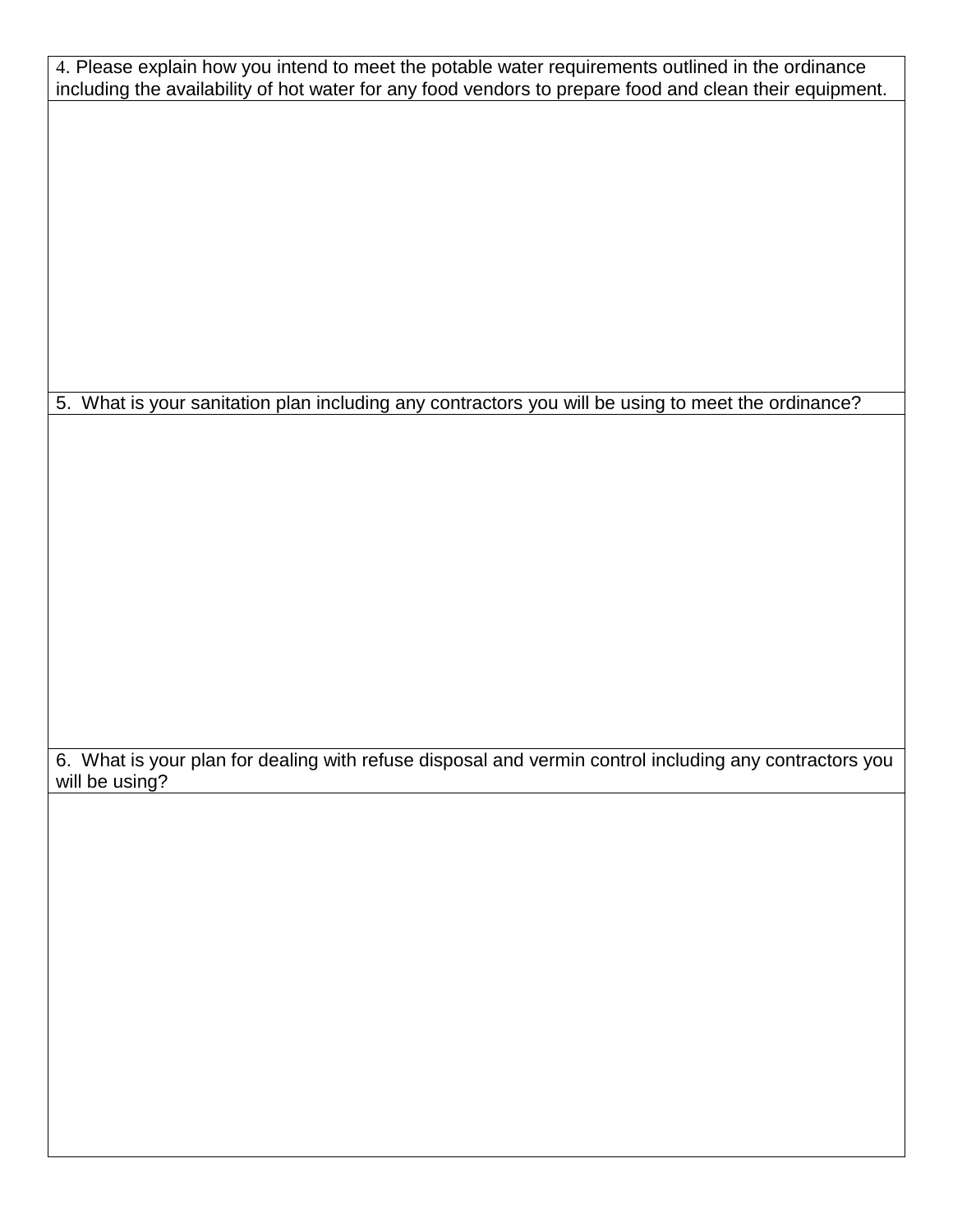7. What type of electrical equipment will be required including any generation equipment, lighting, and the local licensed electrician that will be providing those services?

8. A minimum number of local law enforcement personnel are required to be on site per local ordinance. Please provide a detailed plan for security, crowd & traffic control, and whether you intend to make use of any private security firms, staff, or volunteers as part of your plan.

9. Please provide a copy of your Emergency Operations Plan including contingencies for adverse weather, coordination/communications with local authorities, mass evacuation and emergency notifications.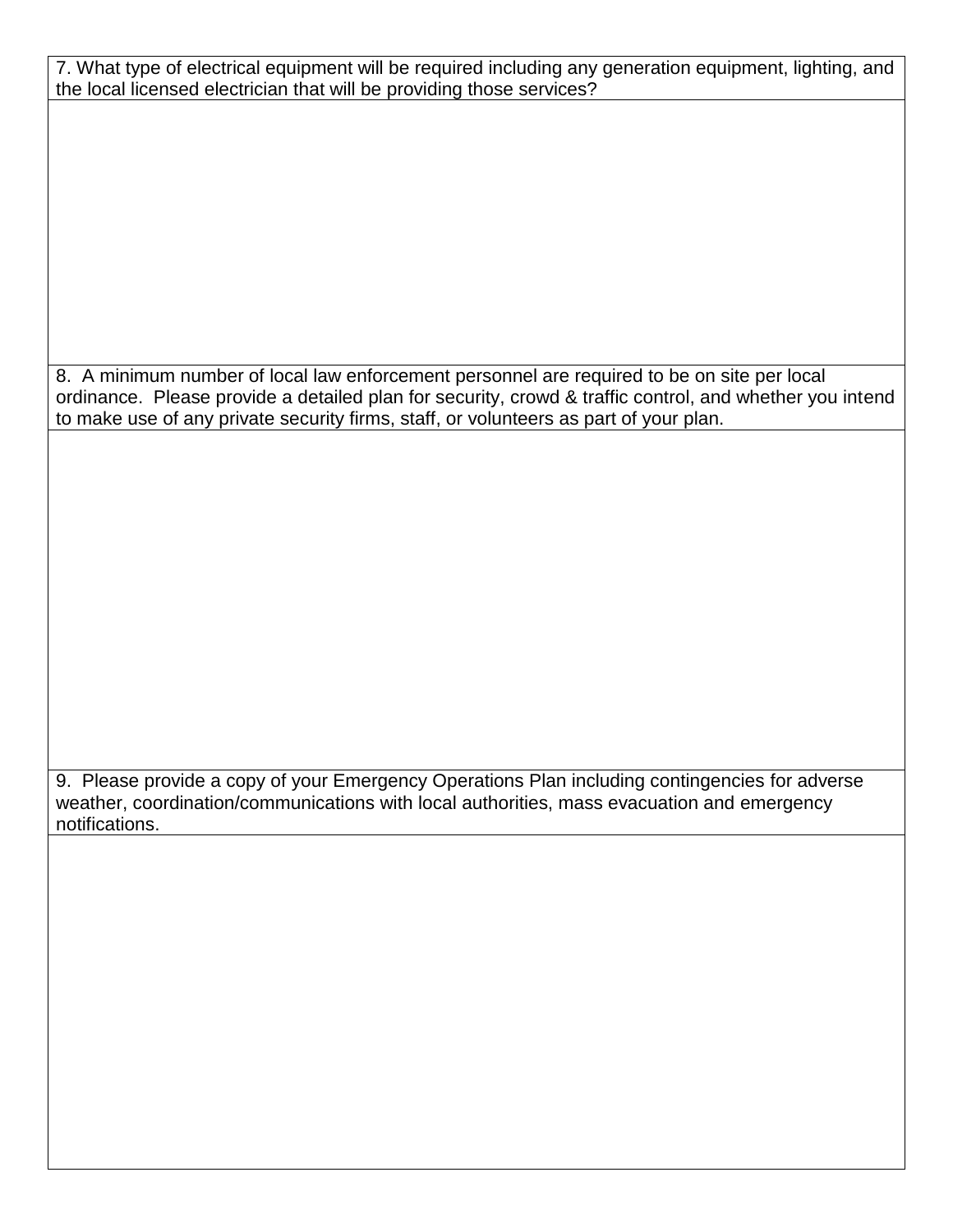| 10. Provide a detailed medical plan including the location and staffing of a first aid station if |
|---------------------------------------------------------------------------------------------------|
| necessary, a communication plan so EMS personnel can communicate with event staff, and a          |
| history of EMS and fire related incidents at similar previously held events at other venues.      |

11. Provide details of your sound management plan to meet the requirements of the local ordinance section 304.9.

12. If you are planning to sell alcoholic beverages please provide a detailed plan of how you will control the sales and consumption location, liquor sales, and licensing of the vendor providing that service to assure it meets state laws and the local ordinance.